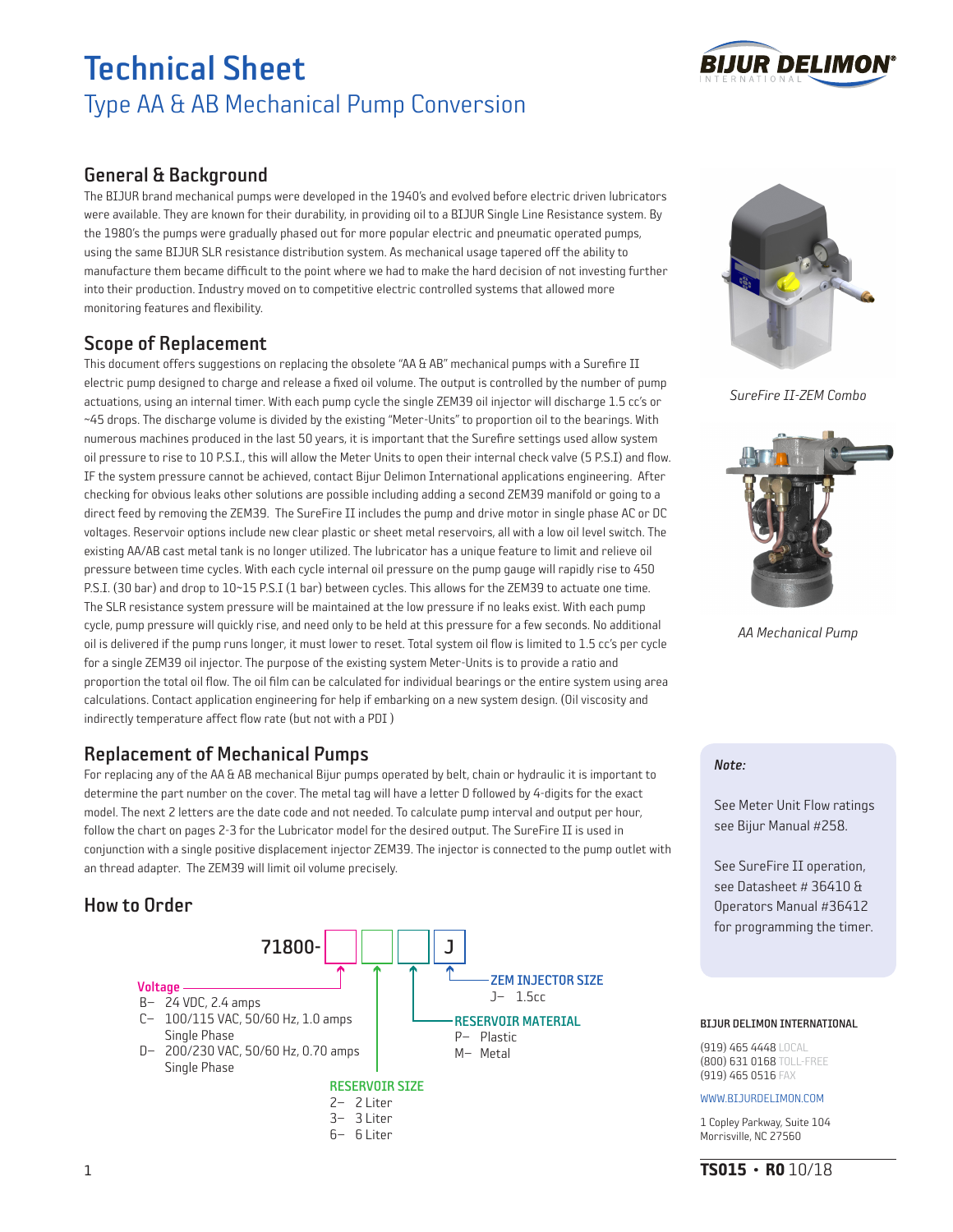

## AA - Cam Setting, Cycle Time and Discharge of Mechanical Pumps

See below chart for settings of the mechanical pumps. Note, discharge figures below are with a normal drive speed and with the Bypass valve closed. The Bypass valve could be opened to reduce discharge to any desired amount down to 50% of the figures below. (If this is the case, then adjust the Surefire II Timer off time.)

|                  |                | <b>SureFire II Pump Settings</b><br>with 1.5cc ZEM |                                                                                  |                       |                                        |                        |                               |                                |
|------------------|----------------|----------------------------------------------------|----------------------------------------------------------------------------------|-----------------------|----------------------------------------|------------------------|-------------------------------|--------------------------------|
| Type             | P.N.           | R.P.M.                                             | <b>Shaft</b><br>Speed                                                            | Cam<br>Setting<br>No. | Cycle<br><b>Time</b>                   | Discharge<br>per Cycle | SureFire II<br><b>On Time</b> | SureFire II<br><b>Off Time</b> |
| AAA-L3           | D2230          | 45                                                 | Min                                                                              | $\mathbf 1$           | 37 Min.                                | 8cc                    | 3 Sec.                        | 6:56                           |
| AAA-R3           | D2231          |                                                    |                                                                                  | $\overline{c}$        |                                        | 11cc                   |                               | 5:01                           |
| AAB-L3           | D2232          | 100                                                |                                                                                  | 3                     |                                        | 14cc                   |                               | 3:56                           |
| AAB-R3           | D2221          |                                                    |                                                                                  | 4                     |                                        | 21cc                   |                               | 2:36                           |
| AAD-L3<br>AAD-R3 | D2233<br>D2234 | 400                                                |                                                                                  | 5                     | 9.3 Min.                               | 10cc                   |                               | 1:21                           |
| AAE-L3           | D2235          | 650                                                |                                                                                  | 6                     |                                        | 14cc                   |                               | 0:57                           |
| AAE-R3           | D2236          |                                                    |                                                                                  | 7                     |                                        | 21cc                   |                               | 0:37                           |
| AAC-L3<br>AAC-R3 | D2237<br>D2238 | 1200                                               |                                                                                  | 8                     |                                        | 32cc                   |                               | 0:23                           |
| AAA-L3           | D2230          | 67                                                 | $\mathbf{1}$<br>2<br>3<br>4<br>Normal<br>5<br>6<br>$\overline{\mathcal{L}}$<br>8 |                       | 25 Min.                                | 8cc                    | 3 Sec.                        | 4:38                           |
| AAA-R3           | D2231          |                                                    |                                                                                  |                       |                                        | 11cc                   |                               | 3:22                           |
| AAB-L3           | D2232          | 150                                                |                                                                                  |                       |                                        | 14cc                   |                               | 2:38                           |
| AAB-R3           | D2221          |                                                    |                                                                                  |                       |                                        | 21cc                   |                               | 1:44                           |
| AAD-L3<br>AAD-R3 | D2233<br>D2234 | 600                                                |                                                                                  |                       |                                        | 10 <sub>cc</sub>       |                               | 0:53                           |
| AAE-L3           | D2235          | 1000                                               |                                                                                  |                       |                                        | 14cc                   |                               | 0:37                           |
| AAE-R3           | D2236          |                                                    |                                                                                  | 6.25 Min.             | 21cc                                   |                        | 0:24                          |                                |
| AAC-L3<br>AAC-R3 | D2237<br>D2238 | 1800                                               |                                                                                  |                       |                                        | 32cc                   |                               | 0:15                           |
| AAA-L3           | D2230          | 110                                                |                                                                                  | $\mathbf 1$           | 8cc<br>11cc<br>15 Min.<br>14cc<br>21cc |                        | 3 Sec.                        | 2:48                           |
| AAA-R3           | D2231          |                                                    |                                                                                  | $\overline{c}$        |                                        |                        |                               | 2:02                           |
| AAB-L3           | D2232          | 250                                                | Max                                                                              | 3                     |                                        |                        |                               | 1:35                           |
| AAB-R3           | D2221          |                                                    |                                                                                  | 4                     |                                        |                        |                               | 1:02                           |
| AAD-L3<br>AAD-R3 | D2233<br>D2234 | 1000                                               |                                                                                  | 5                     |                                        | 10 <sub>cc</sub>       |                               | 0:31                           |
| AAE-L3           | D2235          | 1650                                               |                                                                                  | 6                     |                                        | 14cc                   |                               | 0:22                           |
| AAE-R3           | D2236          |                                                    |                                                                                  | $\overline{7}$        | 3.75 Min.                              | 21cc                   |                               | 0:13                           |
| AAC-L3<br>AAC-R3 | D2237<br>D2238 | 3000                                               |                                                                                  | 8                     |                                        | 32cc                   |                               | $0:08*$                        |

\*For cycle of 0:08 seconds 24VDC SureFire II model has to be used. 115/230VAC has a minimum off time of 0:12 seconds due to duty cycle of motor.

#### BIJUR DELIMON INTERNATIONAL

(919) 465 4448 LOCAL (800) 631 0168 TOLL-FREE (919) 465 0516 FAX

#### WWW.BIJURDELIMON.COM

1 Copley Parkway, Suite 104 Morrisville, NC 27560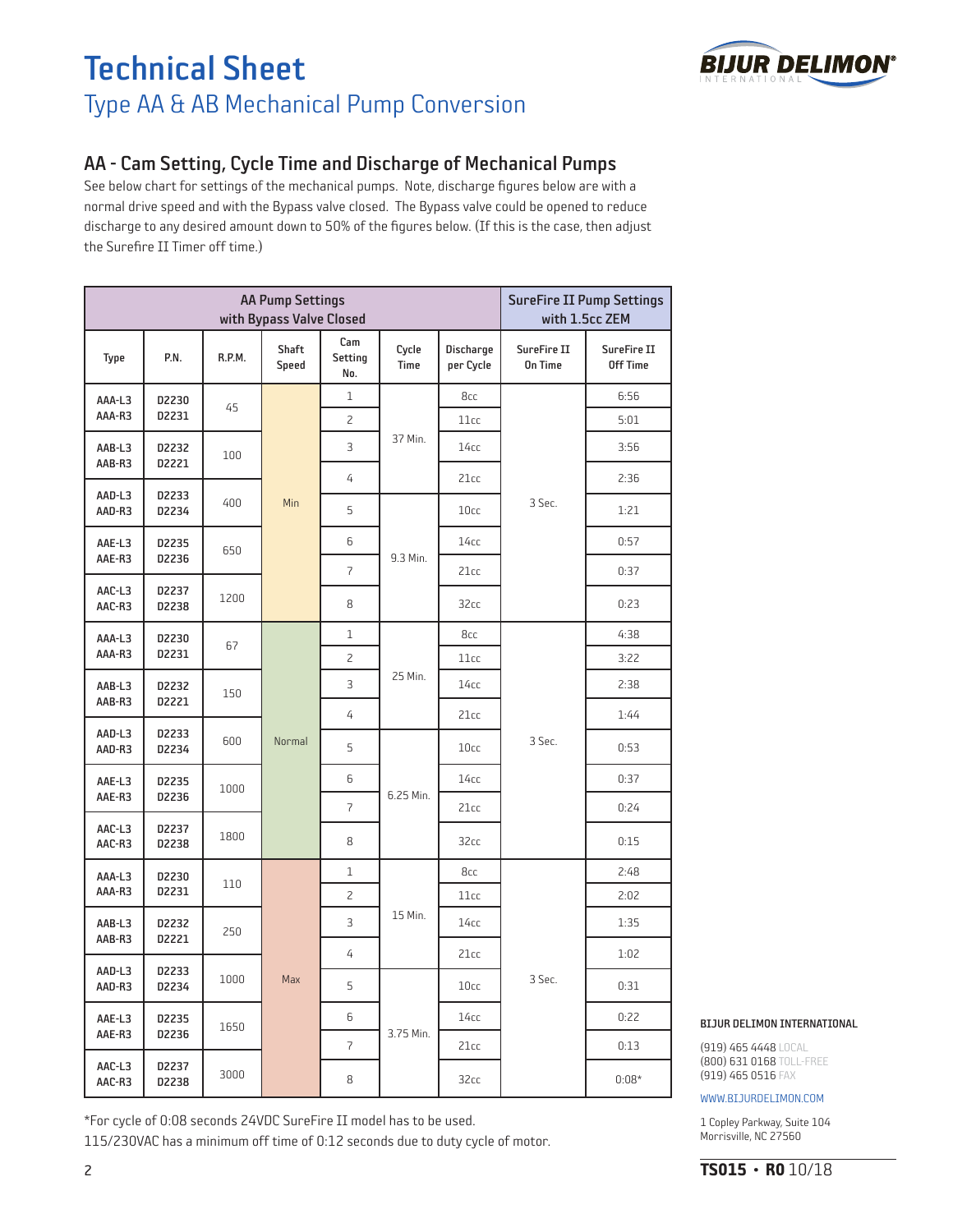

## AB - Cam Setting, Cycle Time and Discharge of Mechanical Pumps

See below chart for settings of the mechanical pumps. Note, discharge figures below are with a normal drive speed and with the Bypass valve closed. The Bypass valve could be opened to reduce discharge to any desired amount down to 50% of the figures below. (If this is the case, then adjust the Surefire II Timer off time.)

|                  |                | <b>AB Pump Settings</b><br>with Bypass Valve Closed | <b>SureFire II Pump Settings</b><br>with 1.5cc ZEM |                       |                      |                        |                               |                                |
|------------------|----------------|-----------------------------------------------------|----------------------------------------------------|-----------------------|----------------------|------------------------|-------------------------------|--------------------------------|
| Type             | P.N.           | R.P.M.                                              | <b>Shaft</b><br>Speed                              | Cam<br>Setting<br>No. | Cycle<br><b>Time</b> | Discharge<br>per Cycle | SureFire II<br><b>On Time</b> | SureFire II<br><b>Off Time</b> |
| ABA-L3<br>ABA-R3 | D2239<br>D2240 | 45                                                  | Min                                                | 1                     | 335 Min.             | 8cc                    | 3 Sec.                        | 1:02:02                        |
| ABB-L3<br>ABB-R3 | D2241<br>D2242 | 100                                                 |                                                    | 2                     |                      | 14cc                   |                               | 35:51                          |
| ABD-L3<br>ABD-R3 | D2243<br>D2244 | 400                                                 |                                                    | 3                     | 167.5<br>Min.        | 14cc                   |                               | 17:54                          |
| ABE-L3<br>ABE-R3 | D2245<br>D2246 | 650                                                 |                                                    |                       |                      |                        |                               |                                |
| ABC-L3<br>ABC-R3 | D2247<br>D2248 | 1200                                                |                                                    | 4                     |                      | 32cc                   |                               | 7:48                           |
| ABA-L3<br>ABA-R3 | D2239<br>D2240 | 67                                                  | Normal                                             | $\mathbf{1}$          | 225 Min.             | 8cc                    | 3 Sec.                        | 42:08                          |
| ABB-L3<br>ABB-R3 | D2241<br>D2242 | 150                                                 |                                                    | 2                     |                      | 14cc                   |                               | 24:03                          |
| ABD-L3<br>ABD-R3 | D2243<br>D2244 | 600                                                 |                                                    | 3                     | 112.5<br>Min.        | 14cc                   |                               | 12:00                          |
| ABE-L3<br>ABE-R3 | D2245<br>D2246 | 1000                                                |                                                    |                       |                      |                        |                               |                                |
| ABC-L3<br>ABC-R3 | D2247<br>D2248 | 1800                                                |                                                    | 4                     |                      | 32cc                   |                               | 5:13                           |
| ABA-L3<br>ABA-R3 | D2239<br>D2240 | 110                                                 | Max                                                | 1                     | 137 Min.             | 8cc                    | 3 Sec.                        | 25:39                          |
| ABB-L3<br>ABB-R3 | D2241<br>D2242 | 250                                                 |                                                    | 2                     |                      | 14cc                   |                               | 14:39                          |
| ABD-L3<br>ABD-R3 | D2243<br>D2244 | 1000                                                |                                                    | 3                     | 68.5 Min.            | 14cc                   |                               | 7:17                           |
| ABE-L3<br>ABE-R3 | D2245<br>D2246 | 1650                                                |                                                    |                       |                      |                        |                               |                                |
| ABC-L3<br>ABC-R3 | D2247<br>D2248 | 3000                                                |                                                    | 4                     |                      | 32cc                   |                               | 3:10                           |

#### BIJUR DELIMON INTERNATIONAL

(919) 465 4448 LOCAL (800) 631 0168 TOLL-FREE (919) 465 0516 FAX

WWW.BIJURDELIMON.COM

1 Copley Parkway, Suite 104 Morrisville, NC 27560